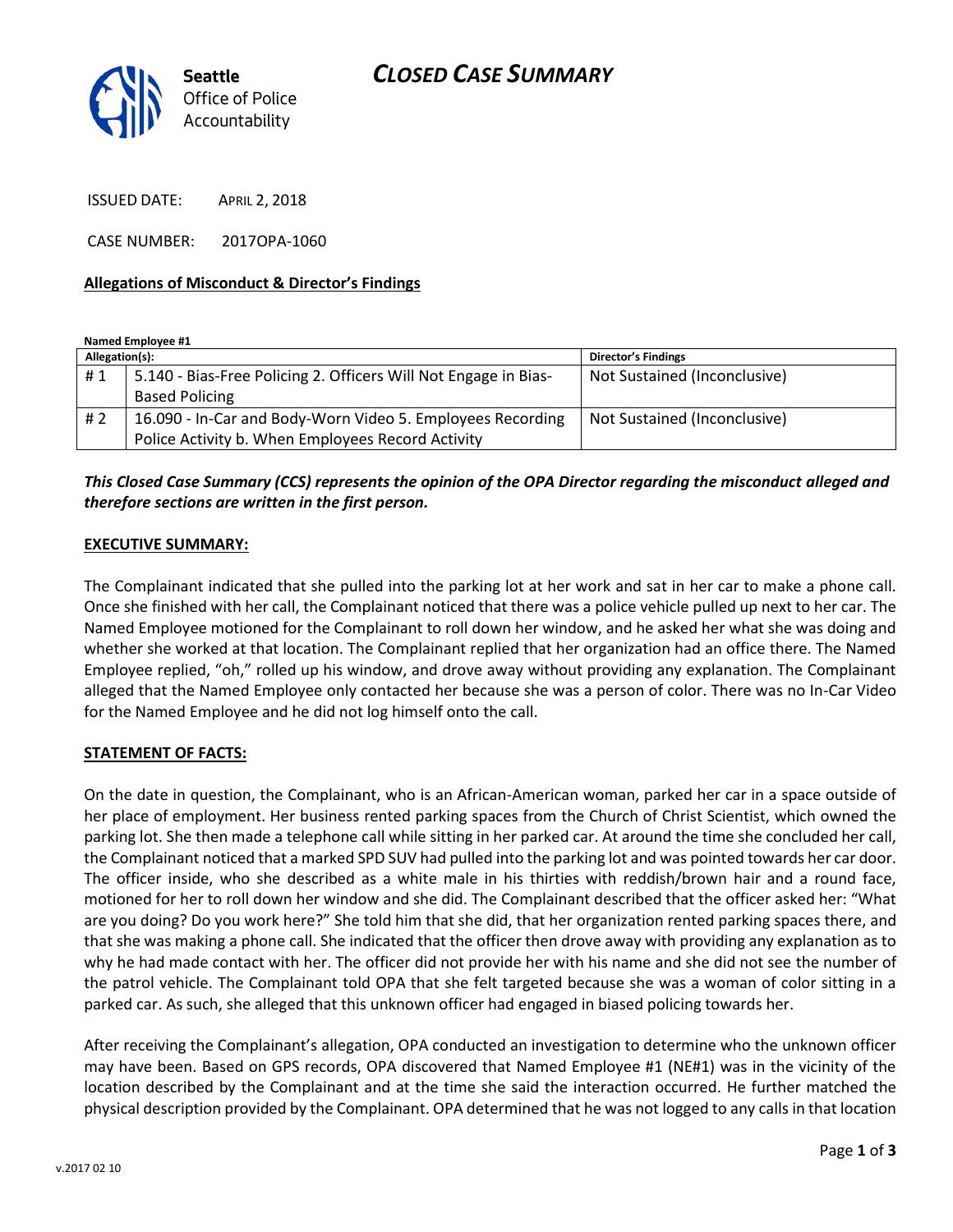

# *CLOSE CASE SUMMARY*

OPA CASE NUMBER: 2017OPA-1060

and that he had no In-Car Video (ICV) for the date and time in question. As such, his law enforcement activity in this instance was not recorded.

OPA conducted an interview of NE#1 concerning this matter. NE#1 told OPA that he did recall contacting a woman sitting in a parked car in a parking lot. NE#1 explained that he regularly conducted patrols of the parking lot that the Complainant was parked in, and that he generally looked for drug activity or homeless individuals in that area. He stated that he normally checked to see if there was any ongoing criminal activity and, if so, he would take action. NE#1 stated that his purpose in contacting the Complainant was to determine whether she worked for the church and to ask her about the homeless individuals that were often in the parking lot and to learn the church's policies towards such individuals being in that location. He told OPA that he intended to offer her assistance. He stated that he had seen the Complainant's car parked in the lot before, but had not seen her inside of it.

NE#1 told OPA that his interaction with the Complainant was "brief." He recalled her stating that she had an office in the near vicinity but that she did not work at the church. He stated that, when he learned this, he ended their conversation because he did not want to further bother the Complainant. He then drove away.

Lastly, NE#1 denied that he targeted the Complainant based on her race. He stated that he did not recall whether he knew her race before he made contact with her.

As discussed above, there were no audio and/or video recordings of the incident. As such, the only evidence regarding what happened during the Complainant's interaction with NE#1 was their statements.

### **ANALYSIS AND CONCLUSIONS:**

## **Named Employee #1 - Allegation #1** *5.140 - Bias-Free Policing 2. Officers Will Not Engage in Bias-Based Policing*

As discussed above, the Complainant asserted that she felt targeted by NE#1 and that she believed that she had been subjected to biased policing.

NE#1 denied targeting the Complainant because of her race. He stated that he did not know that she was African-American until he began interacting with her. He claimed that he only engaged her in conversation to see whether she worked for the church and to ask her questions. When he found out that she did not, he did not further interact with her and left.

SPD policy prohibits biased policing, which it defines as "the different treatment of any person by officers motivated by any characteristic of protected classes under state, federal, and local laws as well other discernible personal characteristics of an individual." (SPD Policy 5.140.) This includes different treatment based on the race of the subject. (*See id*.)

Here, in order to sustain this finding, I must be able to prove by a preponderance of the evidence that NE#1 engaged in law enforcement activity directed towards the Complainant based on her race. Here, the Complainant asserted that she felt that she was questioned by NE#1 based on the fact that she was an African-American woman parked in